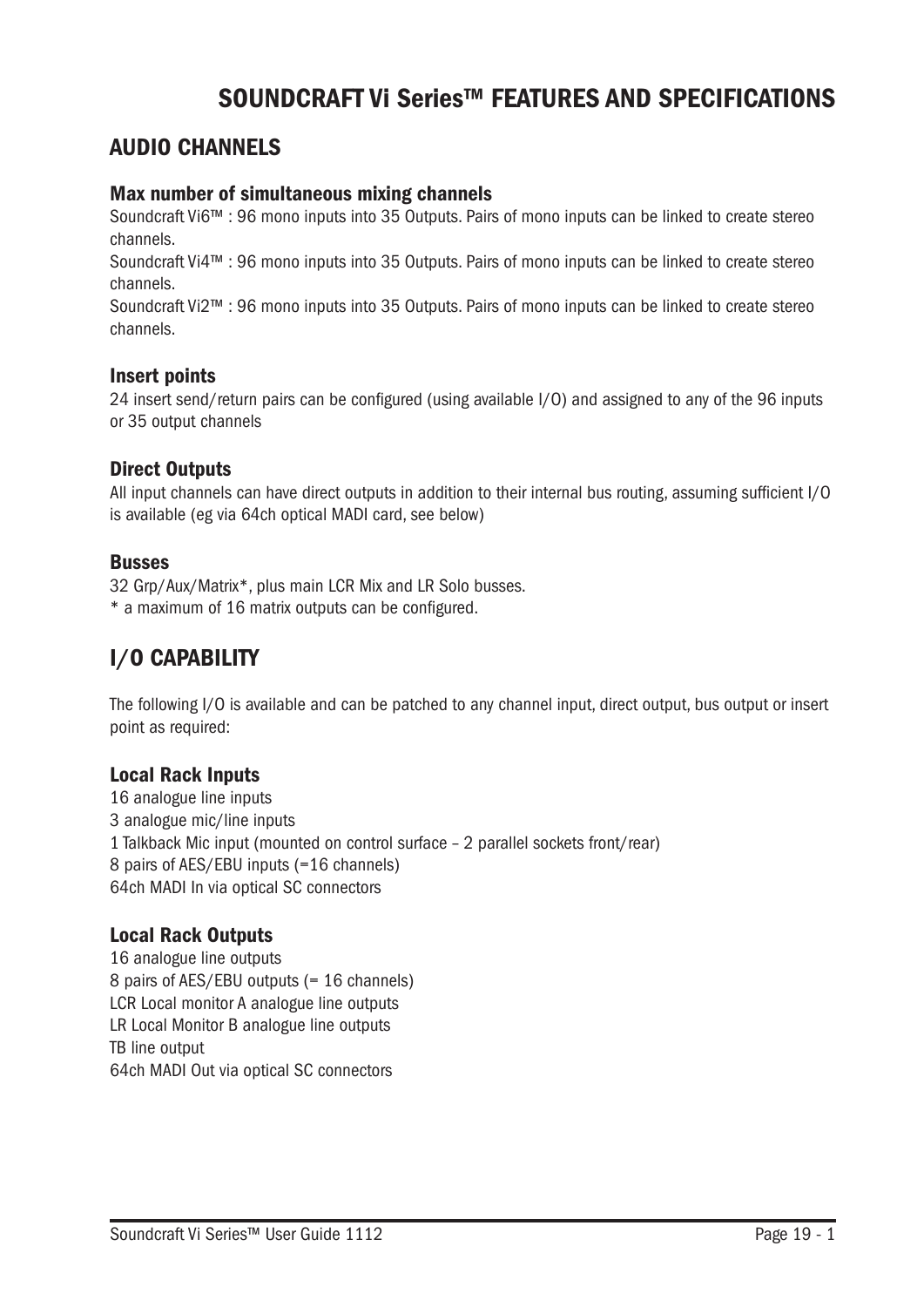#### Stagebox Inputs

64 analogue mic/line inputs (with remote gain control, PAD, 48V and pre-A-D 80Hz HPF). This assumes Vi4 has been specified with 64 inputs on stagebox.

#### Stagebox Outputs

32 analogue line outputs

### **MISCELLANEOUS**

#### Connection from local rack to stagebox

Standard fit: Cat 5e Neutrik Etherflex cable ZNK CT2672601. Optional: Fibre Optical interface card with 150 or 200m cable (additional cost).

#### Max distance, local rack to stagebox:

80m using flexible reel-mounted Cat5 cable (Neutrik Etherflex only). 130m using Cat7 permanent installation cable (Amp Netconnect 600MHz PiMF, part no. 57893-x). 1500m using a single run of multimode 50/125 optical fibre. 600m using 3 X 200m reels of multimode 50/125 optical fibre joined in series.

#### GPIO facility

16 GPIO inputs and outputs on the local rack 8 GPIO inputs and outputs on the stagebox (All outputs are relay contact closure)

#### MIDI

1 MIDI Input and 2 MIDI Outputs on rear of control surface.

## CHANNEL PROCESSING

#### **Inputs**

Analogue gain (remote control of stagebox or local mic preamp) Digital Gain Trim (+18/-36dB) Delay (0-100ms) HPF, LPF (variable 20-600Hz and 1-20kHz) 4-band fully parametric EQ, shelf mode on HF/LF. Compressor (variable threshold, attack, release, ratio, makeup gain with 'auto' mode) Limiter (variable threshold, attack, release) Gate or De-Esser. Gate switchable to ducker. Insert point for external processing. Pan – LR or LCR switchable. Direct Output, patchable to any I/O and with selectable tap-off point.

#### **Ouputs**

HPF (variable 20-600Hz) 4-band fully parametric EQ, shelf mode on HF/LF. Compressor, Limiter Delay (0-1sec) Insert point for external processing. Pan (Output bus to LCR) – LR or LCR switchable. Bus Feed feature – allows switched routing of one bus to another.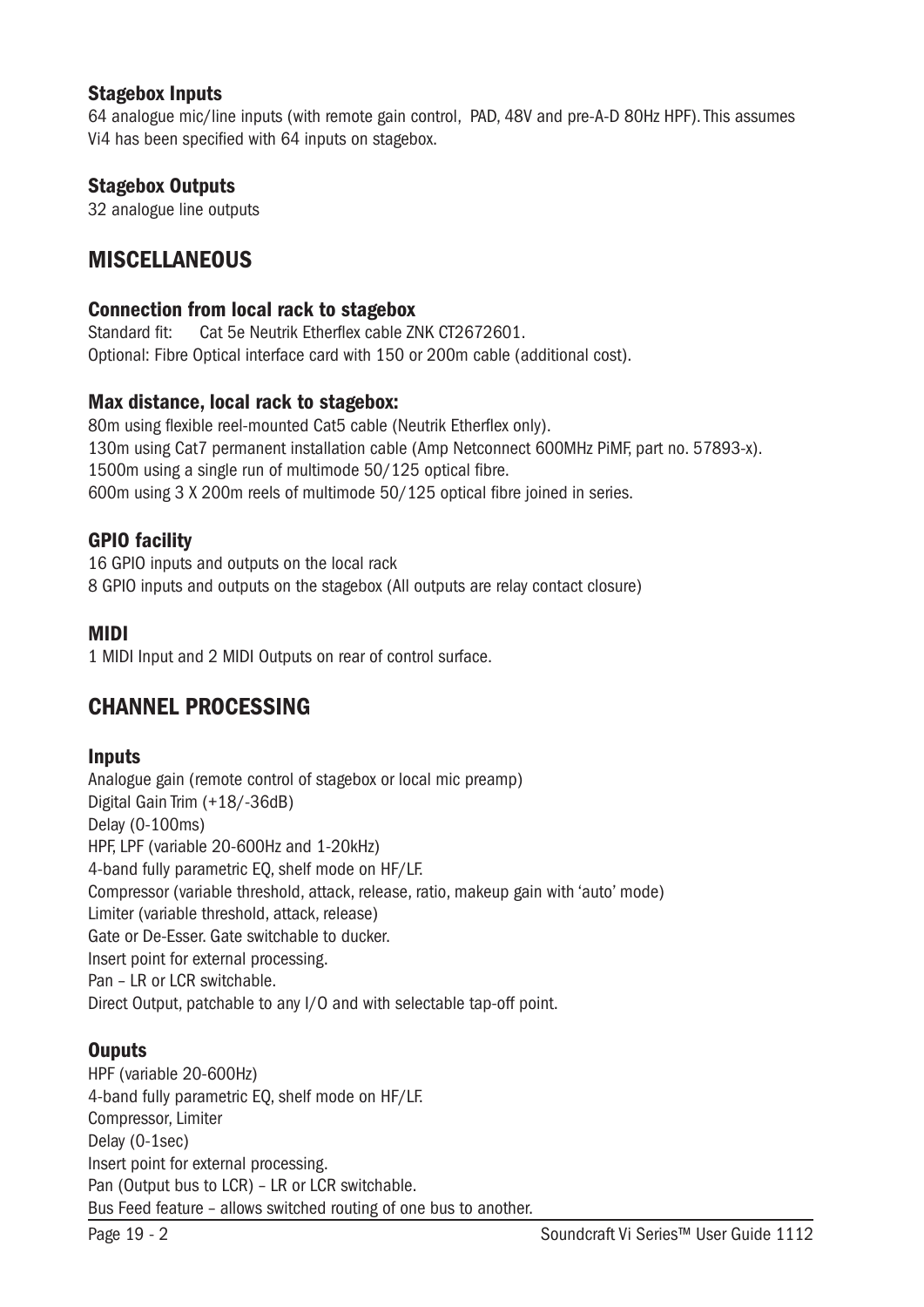Graphic EQ 1/3-octave (with FX Card) Assignable Lexicon Multi-FX processors x8 (with FX Card)

## CONTROL SURFACE

#### **Inputs**

Soundcraft Vi6™ 32 input faders, switchable in 3 fixed layers to access 96 inputs. Soundcraft Vi4™ 24 input faders, switchable in 3 fixed layers and meter screens to access up to 96 inputs.

Soundcraft Vi2™ 8 input faders, switchable in 3 fixed layers and meter screens to access 96 inputs.

Vistonics II channel strip interface, each Vistonics controls 8 input channels. The Vistonics II interface contains 16 real knobs and switches and a touch screen.

Fader tray contains motorised fader, Mute, Solo, Isolate and F (user defined) switches, plus one assignable rotary encoder with LED ring. This encoder is globally assignable to Gain, Pan, Gate Threshold, or one of 2 user-definable parameters.

Input level and gain reduction meter is located above each fader.

Input faders can be assigned to the 16 VCA (control group) masters and/or 4 Mute Groups.

Input faders can be switched to control all 32 Grp/Aux/Matrix Outputs, or can control an individual Aux send mix, using the switchable 'Follow Solo' function. Soundcraft Fader Glow™ clearly indicates using colours when faders are not controlling inputs.

#### **Outputs**

8 assignable Output faders, plus 2 dedicated LR and C Master faders, plus 16 assignable rotary Output faders. Output faders are colour-coded using Soundcraft Fader Glow.

Output faders can be assigned to the 16 VCA (control group) masters and/or 4 Mute Groups.

Single Vistonics II interface for Output processing control, also functions as complete meter overview display for all Inputs & Outputs, plus snapshot Cue List and diagnostics info display.

#### **Misc**

Gang mode for temporary linking of any number of channels for quick adjustment and setup Controls for Mute Group and VCA Group assignment.

Controls for assignment of Vistonics rows to bus sends (when channel parameters are not selected to Vistonics).

Snapshot automation controls

Talkback & Oscillator controls

Controls for Monitor Output level, phones level and Solo Trim and blend level.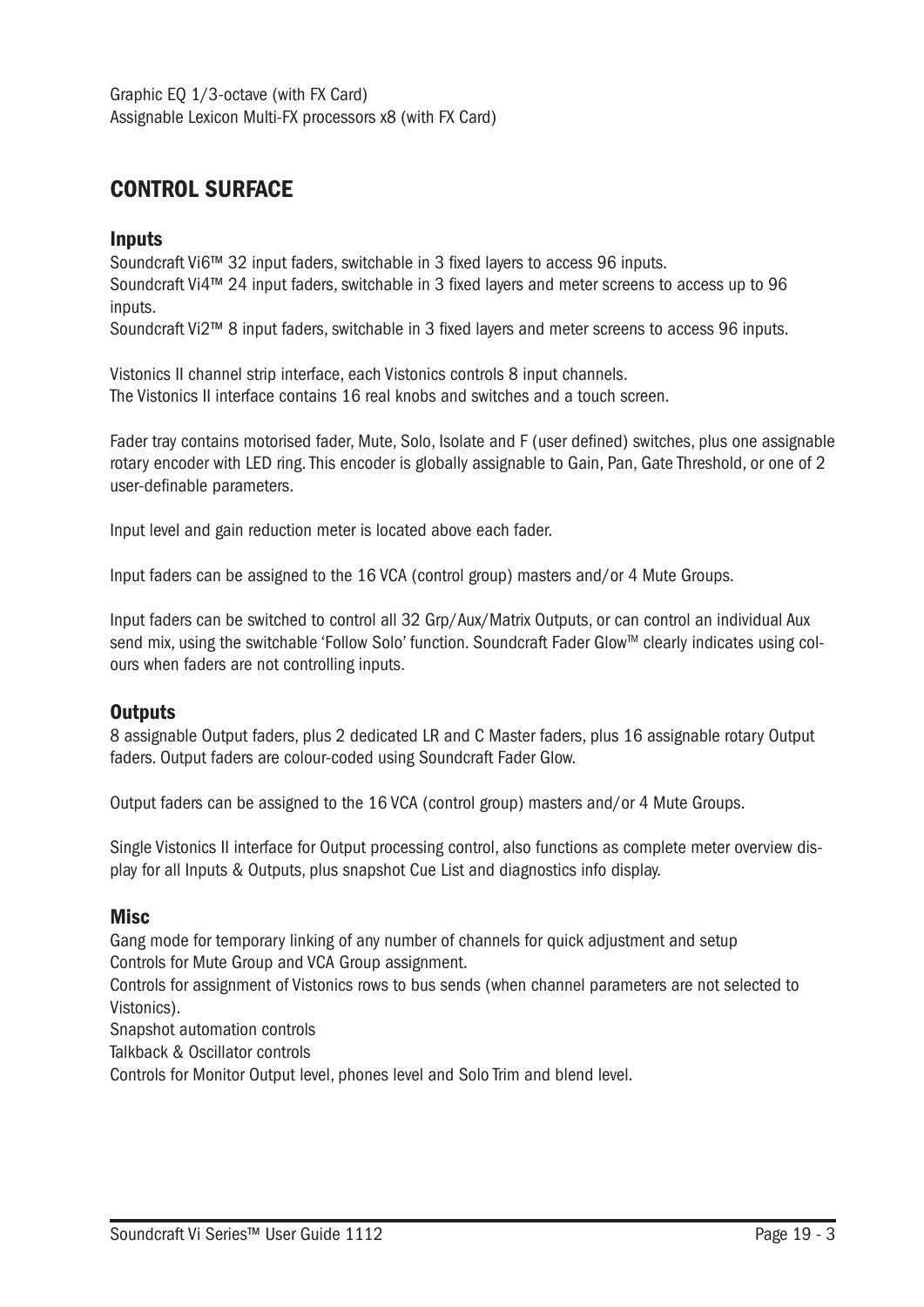# Vi Series TYPICAL SPECIFICATIONS

| <b>Frequency Response</b><br>Stagebox Mic input to Line output<br>AES/EBU In to AES/EBU Out | +0/-1dB, 20Hz-20kHz<br>+0/-0.2dB, 20Hz-20kHz   |
|---------------------------------------------------------------------------------------------|------------------------------------------------|
| T.H.D. & Noise                                                                              |                                                |
| 22Hz-22kHz                                                                                  |                                                |
| Stagebox Mic In (min gain) to Local Line Out                                                | <0.003% @ 1kHz                                 |
| Stagebox Mic In (min gain) to Local Line Out<br>Local Line In to Line Out                   | <0.020% @ 1kHz<br><0.003% @ 1kHz               |
|                                                                                             |                                                |
| Mic Input E.I.N.                                                                            | $<$ -126dBu (150W source)                      |
| 22Hz-22kHz bandwidth, unweighted                                                            |                                                |
|                                                                                             |                                                |
| <b>Residual Noise</b>                                                                       | $-95$ d $Bu$                                   |
| Stagebox line output; no inputs routed, Mix fader @OdB                                      |                                                |
|                                                                                             |                                                |
| <b>CMRR</b>                                                                                 | 80dB@1kHz                                      |
| Stagebox Mic input                                                                          |                                                |
| <b>Sampling Frequency</b>                                                                   | 44.1kHz, 48kHz                                 |
|                                                                                             |                                                |
| Latency                                                                                     |                                                |
| Stagebox Mic Input to Local Line output                                                     | < 2ms @48kHz                                   |
|                                                                                             |                                                |
| <b>AES/EBU Input Sample Rate</b>                                                            | 32-108kHz (with SRC enabled)                   |
|                                                                                             |                                                |
| <b>DSP</b> resolution                                                                       | 40-bit floating point                          |
| Internal clock                                                                              |                                                |
| Accuracy                                                                                    | $<$ +/-50ppm                                   |
| <b>Jitter</b>                                                                               | $< +/-5$ ns                                    |
|                                                                                             |                                                |
| <b>External Sync</b>                                                                        | BNC Wordclock, AES/EBU sync in, Video sync in  |
|                                                                                             |                                                |
| Input & Output Levels                                                                       |                                                |
| Mic Inputs                                                                                  | +28dBu max                                     |
| Line Inputs                                                                                 | +18dBu max                                     |
| Line Outputs                                                                                | +18dBu max                                     |
| <b>Nominal Operating Level</b>                                                              | OdBu (-18dBFS)                                 |
|                                                                                             |                                                |
| Input & Output Impedances<br>Mic Inputs                                                     | $2k7\Omega$                                    |
| All other analogue Inputs                                                                   | $>10k\Omega$                                   |
| Line Ouptuts                                                                                | $< 75\Omega$                                   |
| <b>AES/EBU Outputs</b>                                                                      | $110\Omega$                                    |
|                                                                                             |                                                |
| Oscillator                                                                                  | 20Hz to 20kHz/Pink/White Noise, variable level |